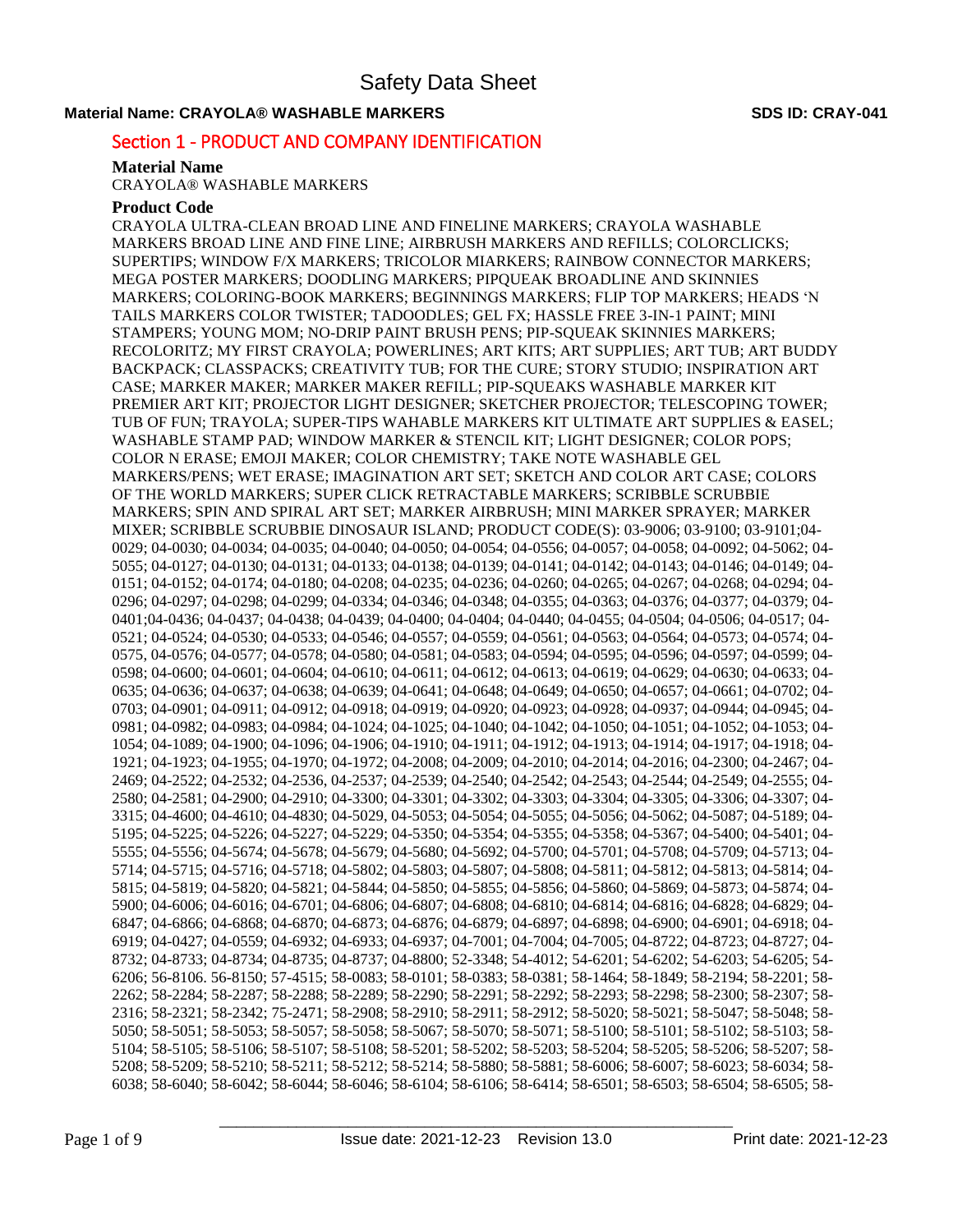### **Material Name: CRAYOLA® WASHABLE MARKERS SDS ID: CRAY-041**

6511; 58-6518; 58-6532; 58-6534; 58-6535; 58-6549; 58-6552; 58-6562; 58-6563; 58-6565; 58-6566; 58-6569; 58- 6570; 58-6571;58-6572; 58-6573; 58-6583; 58-6592; 58-6595; 58-6596; 58-6602; 58-6603; 58-6606; 58-6607; 58- 6632; 58-6637; 58-6638; 58-6664; 58-6671; 58-7100; 58-7102; 74-7154; 58-7200; 58-7208; 58-7212; 58-7401; 58- 7509; 58-7512; 58-7513; 58-7514; 58-7613; 58-7621; 58-7624; 58-7625; 58-7628; 58-7629; 58-7630; 58-7631; 58- 7632; 58-7634; 58-7635; 58-7636; 58-7637; 58-7638; 58-7639; 58-7640; 58-7641; 58-7645; 58-7646; 58-7647; 58- 7648; 58-7649: 58-7660; 58-7661; 58-7662; 58-7664; 58-7700; 58-7713; 58-7714; 58-7715; 58-7730; 58-7800; 58- 7801; 58-7802; 58-7208; 58-7808; 58-7809; 58-7812; 58-7813; 58-7816; 58-7819; 58-7832; 58-7836; 58-7851; 58- 7852; 58-7853; 58-7854; 58-7855; 58-7856; 58-7857; 58-7858; 58-7959; 58-7860; 58-7861; 58-7863; 58-7868; 58- 7869; 58-7908; 58-7900; 58-7910; 58-8106; 58-8125; 58-8128; 58-8129; 58-8133; 58-8134; 58-8135; 58-8136; 58- 8137; 58-8138; 58-8146; 58-8148; 58-8151; 58-8163; 58-8165; 58-8166; 58-8171; 58-8173; 58-8174; 58-8177; 58- 8178; 58-8179; 58-8180; 58-8181; 58-8194; 58-8186; 58-8185; 58-8186; 58-8187; 58-8200; 58-8201; 58-8208; 58- 8210; 58-8211; 58-8212; 58-8713; 58-8214; 58-8215; 58-8217; 58-8220; 58-8221; 58-8228; 58-8230; 58-8231; 58- 8232; 58-3233; 58-8234; 58-8235; 58-8236; 58-8237; 58-8238; 58-8260; 58-8261; 58-8268; 58-8269; 58-8272; 58- 8310; 58-8329; 58-8330; 58-8331; 58-8338; 58-8339; 58-8340; 58-8343; 58-8350; 58-8356; 58-8358; 58-8359; 58- 8353; 58-8360; 58-8362; 58-8363; 58-8370; 58-8553; 58-8610; 58-8612; 58-8700, 58-8701; 58-8703; 58-8704; 58- 8708, 58-8709; 58-8719; 58-8720; 58-8721; 58-8722; 58-8723; 58-8724; 58-8725; 58-8726; 58-8727; 58-8731; 58- 8732; 58-8733; 58-8734; 58-8735; 58-8736; 58-8750; 58-8764; 58-8765; 58-8766; 58-9050; 58-8190; 58-8824; 58- 8825; 58-8826; 58-8827; 58-9505; 74-2444; 74-6080; 74-7059; 74-7147; 74-7150; 74-7202; 74-7210; 74-7413;74- 7414; 747415; 74-7215; 74-7270; 74-7245; 74-7246; 74-7247; 74-7248; 74-7249; 74-7252; 74-7253; 74-7254; 74- 7255; 74-7260; 74-7262; 74-7264; 74-7265; 74-7267; 74-7268; 74-7269; 74-7283; 74-7284; 74-7285; 74-7286; 74- 7287; 74-7288; 74-7289; 74-7295; 74-7296; 74-7298; 74-7304; 74-7310; 74-7311; 74-7312; 74-7321; 74-7322; 74- 7324; 74-7325; 74-7326; 74-7327; 74-7328; 74-7329; 74-7330; 74-7331; 74-7332; 74-7333; 74-7249; 74-7300; 74- 7352; 74-7353; 74-7354; 74-7355; 74-7357; 74-7346;74-7356; 74-7357; 74-7358; 74-7359; 74-7360; 74-7362; 74- 7363; 74-7364; 74-7365; 74-7366; 74-7367; 74-7368; 74-7369;74- 7370; 74-7371; 74-7372; 74-7373; 74-7374; 74- 7406; 74-7407; 74-7409; 74-7411; 74-7412; 74-7417; 74-7419; 74-7422; 74-7426; 74-7427; 74-7428; 74-7441; 74- 7442; 74-7447; 74-7450; 74-7457; 74-7460; 74-7469; 74-7470; 74-7471; 81-1324; 81-1365; 81-1466; 81-2007; 81- 2013; 81-8109; 81-8123; 81-8326; 81-8128; 81-8324; 81-8325; 82-7251; 82-7275; 99-0064; 99-0066; 99-0067; 99- 0068; 99-0075; INT-2061; INT-2062;

### **Product Description**

Finished product.

### **Product Use**

Arts and Crafts

#### **Restrictions on Use** None known.

### **Details of the supplier of the safety data sheet**

CRAYOLA LLC 1100 Church Lane Easton, PA 18044 Phone: 1-800-272-9652 Emergency Phone #: Health Emergency - Call local POISON CONTROL E-mail: support@crayola.com

# Section 2 - HAZARDS IDENTIFICATION

**Classification in accordance with paragraph (d) of 29 CFR 1910.1200.** 

None needed according to classification criteria.

### **GHS Label Elements**

### **Symbol(s)**

None needed according to classification criteria.

### **Signal Word**

None needed according to classification criteria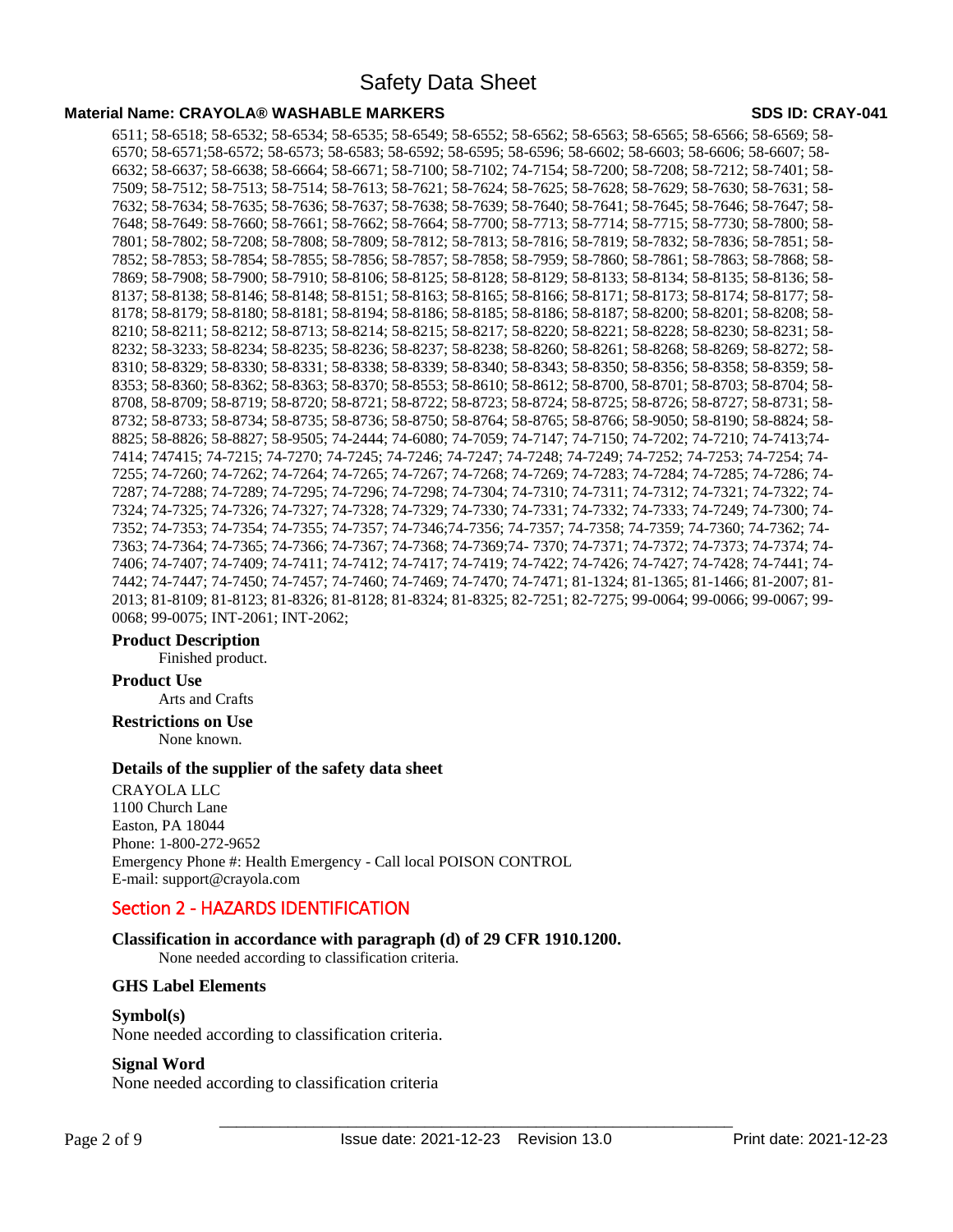### **Material Name: CRAYOLA® WASHABLE MARKERS SDS ID: CRAY-041**

### **Hazard Statement(s)**

None needed according to classification criteria.

### **Precautionary Statement(s)**

### **Prevention**

None needed according to classification criteria.

### **Response**

None needed according to classification criteria.

### **Storage**

None needed according to classification criteria.

### **Disposal**

Dispose in accordance with all applicable federal, state/regional and local laws and regulations.

### **Other Hazards**

None known.

# Section 3 - COMPOSITION / INFORMATION ON INGREDIENTS

| <b>CAS</b>    | <b>Component Name</b>                                                                                                                                                                                                    | <b>Percent</b> |
|---------------|--------------------------------------------------------------------------------------------------------------------------------------------------------------------------------------------------------------------------|----------------|
| Not available | Product has been certified as nontoxic by the Art $\&$<br>Creative Materials Institute, Inc. and conforms to ASM<br>D 4236 standard practice for labeling art materials for<br>acute and chronic adverse health hazards. | 100            |

### **Component Related Regulatory Information**

The chemical identity and/or percentage of composition is being withheld as a trade secret.

# Section 4 - FIRST AID MEASURES

### **Inhalation**

It is unlikely that emergency treatment will be required. Remove from exposure. Get medical attention, if needed.

### **Skin**

It is unlikely that emergency treatment will be required. If adverse effects occur, wash with soap or mild detergent and large amounts of water. Get medical attention, if needed.

### **Eyes**

It is unlikely that emergency treatment will be required. Flush eyes with plenty of water for at least 15 minutes. If eye irritation persists, get medical advice/attention.

### **Ingestion**

Call a poison control center or doctor immediately for treatment advice.

### **Most Important Symptoms/Effects**

### **Acute**

No information on significant adverse effects.

### **Delayed**

No information on significant adverse effects.

### **Indication of any immediate medical attention and special treatment needed**

Treat symptomatically and supportively.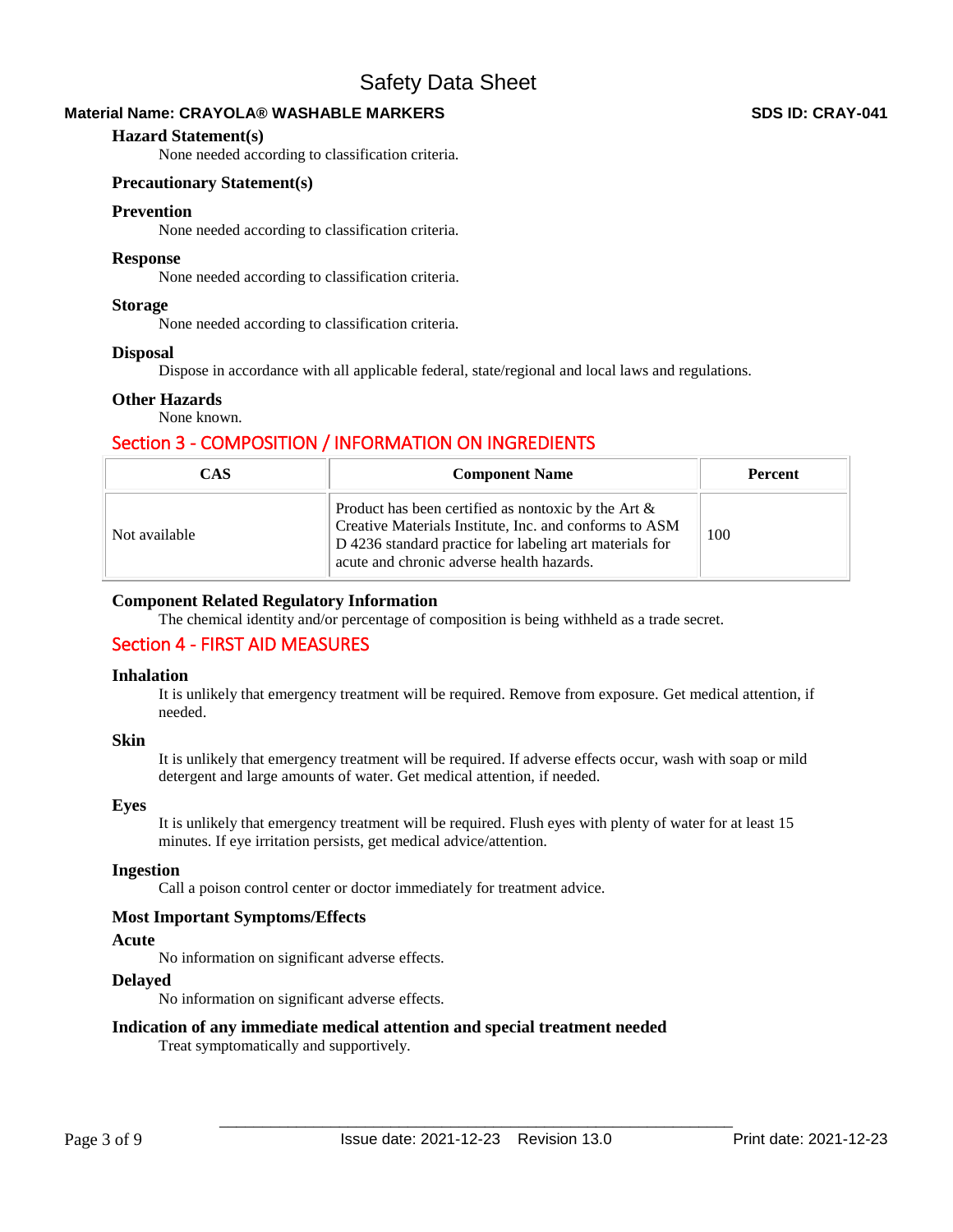# **Material Name: CRAYOLA® WASHABLE MARKERS SDS ID: CRAY-041**

# Section 5 - FIRE FIGHTING MEASURES

### **Extinguishing Media**

### **Suitable Extinguishing Media**

Water carbon dioxide, regular dry chemical, regular foam,

### **Unsuitable Extinguishing Media**

None known.

### **Hazardous Combustion Products**

Oxides of carbon

### **Advice for firefighters**

Slight fire hazard.

### **Fire Fighting Measures**

Move container from fire area if it can be done without risk. Avoid inhalation of material or combustion byproducts. Stay upwind and keep out of low areas.

### **Special Protective Equipment and Precautions for Firefighters**

Wear protective clothing and equipment suitable for the surrounding fire.

# Section 6 - ACCIDENTAL RELEASE MEASURES

# **Personal Precautions, Protective Equipment and Emergency Procedures**

Wear personal protective clothing and equipment, see Section 8.

### **Methods and Materials for Containment and Cleaning Up**

Stop leak if possible without personal risk. Collect spilled material in appropriate container for disposal.

# Section 7 - HANDLING AND STORAGE

### **Precautions for Safe Handling**

Wash thoroughly after handling.

### **Conditions for Safe Storage, Including any Incompatibilities**

None needed according to classification criteria. Store and handle in accordance with all current regulations and standards. See original container for storage recommendations. Keep separated from incompatible substances.

### **Incompatible Materials**

oxidizing materials

# Section 8 - EXPOSURE CONTROLS / PERSONAL PROTECTION

### **Component Exposure Limits**

The following constituents are the only constituents of the product which have a PEL, TLV or other recommended exposure limit. At this time, the other constituents have no known exposure limits.

### **ACGIH - Threshold Limit Values - Biological Exposure Indices (BEI)**

There are no biological limit values for any of this product's components.

### **Engineering Controls**

Based on available information, additional ventilation is not required.

### **Individual Protection Measures, such as Personal Protective Equipment**

### **Eye/face protection**

Eye protection not required under normal conditions.

### **Skin Protection**

Protective clothing is not required under normal conditions.

Page 4 of 9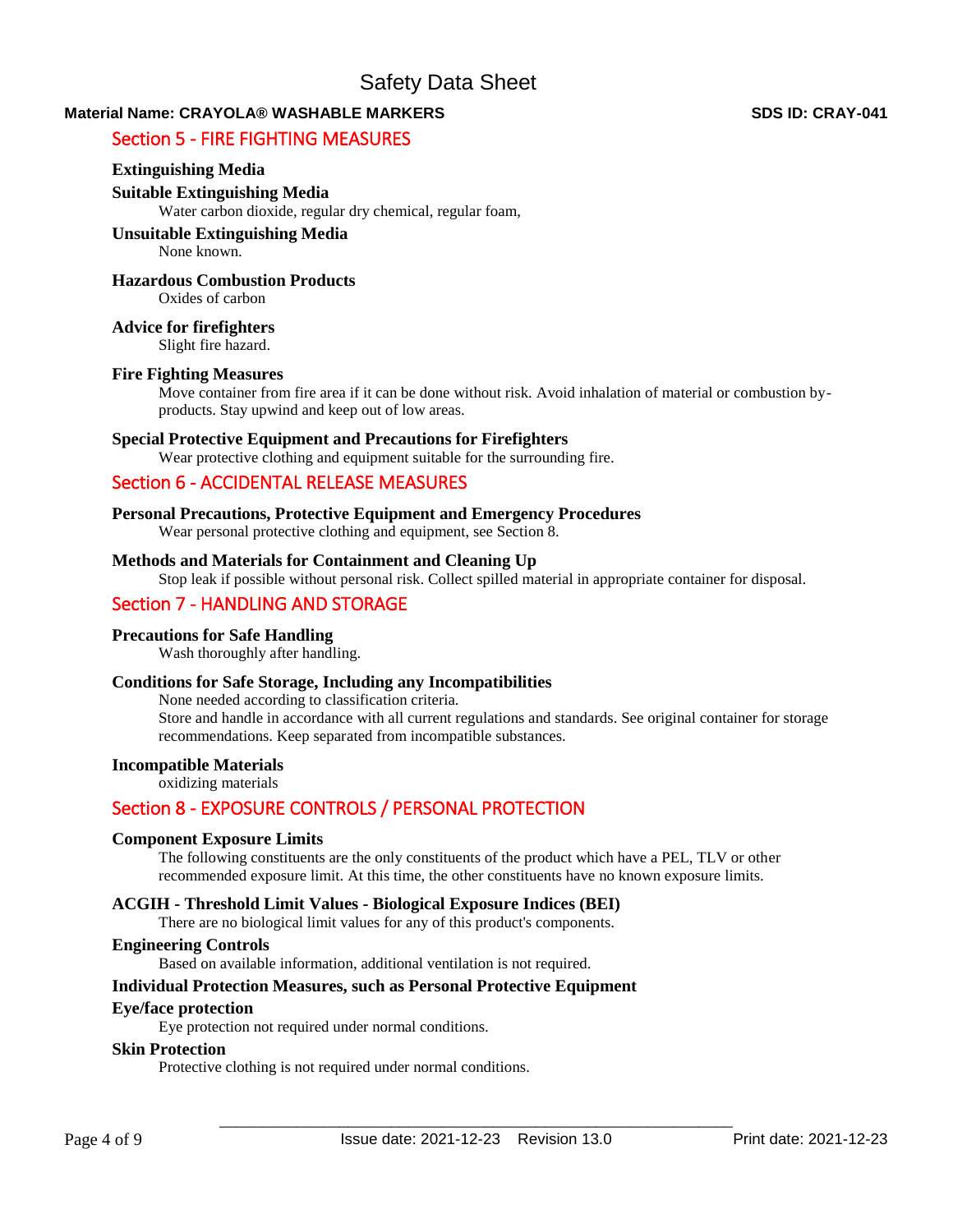### **Material Name: CRAYOLA® WASHABLE MARKERS SDS ID: CRAY-041**

### **Respiratory Protection**

No respirator is required under normal conditions of use. Under conditions of frequent use or heavy exposure, respiratory protection may be needed.

#### **Glove Recommendations**

Protective gloves are not required under normal conditions.

# Section 9 - PHYSICAL AND CHEMICAL PROPERTIES

| <b>Appearance</b>                         | article containing<br>liquid | <b>Physical State</b>                             | liquid                  |
|-------------------------------------------|------------------------------|---------------------------------------------------|-------------------------|
| Odor                                      | odorless                     | Color                                             | various<br>colors       |
| <b>Odor Threshold</b>                     | Not available                | pH                                                | $6 - 9.5$               |
| <b>Melting Point</b>                      | Not available                | <b>Boiling Point</b>                              | <b>Not</b><br>available |
| <b>Boiling Point Range</b>                | Not available                | <b>Freezing point</b>                             | <b>Not</b><br>available |
| <b>Evaporation Rate</b>                   | Not available                | Flammability (solid, gas)                         | <b>Not</b><br>available |
| <b>Autoignition</b><br><b>Temperature</b> | Not available                | <b>Flash Point</b>                                | <b>Not</b><br>available |
| <b>Lower Explosive</b><br>Limit           | Not available                | <b>Decomposition temperature</b>                  | <b>Not</b><br>available |
| <b>Upper Explosive</b><br>Limit           | Not available                | <b>Vapor Pressure</b>                             | <b>Not</b><br>available |
| Vapor Density (air=1)                     | Not available                | <b>Specific Gravity (water=1)</b>                 | $1.06 - 1.12$           |
| <b>Water Solubility</b>                   | (Soluble)                    | <b>Partition coefficient: n-</b><br>octanol/water | <b>Not</b><br>available |
| <b>Viscosity</b>                          | $1.06 - 4.2$ cps             | <b>Kinematic viscosity</b>                        | <b>Not</b><br>available |
| <b>Solubility (Other)</b>                 | Not available                | <b>Density</b>                                    | <b>Not</b><br>available |
| <b>Physical Form</b>                      | article containing<br>liquid | <b>Molecular Weight</b>                           | <b>Not</b><br>available |

# Section 10 - STABILITY AND REACTIVITY

### **Reactivity**

No hazard expected.

# **Chemical Stability**

Stable at normal temperatures and pressure.

### **Possibility of Hazardous Reactions**

Will not polymerize.

### **Conditions to Avoid**

None reported.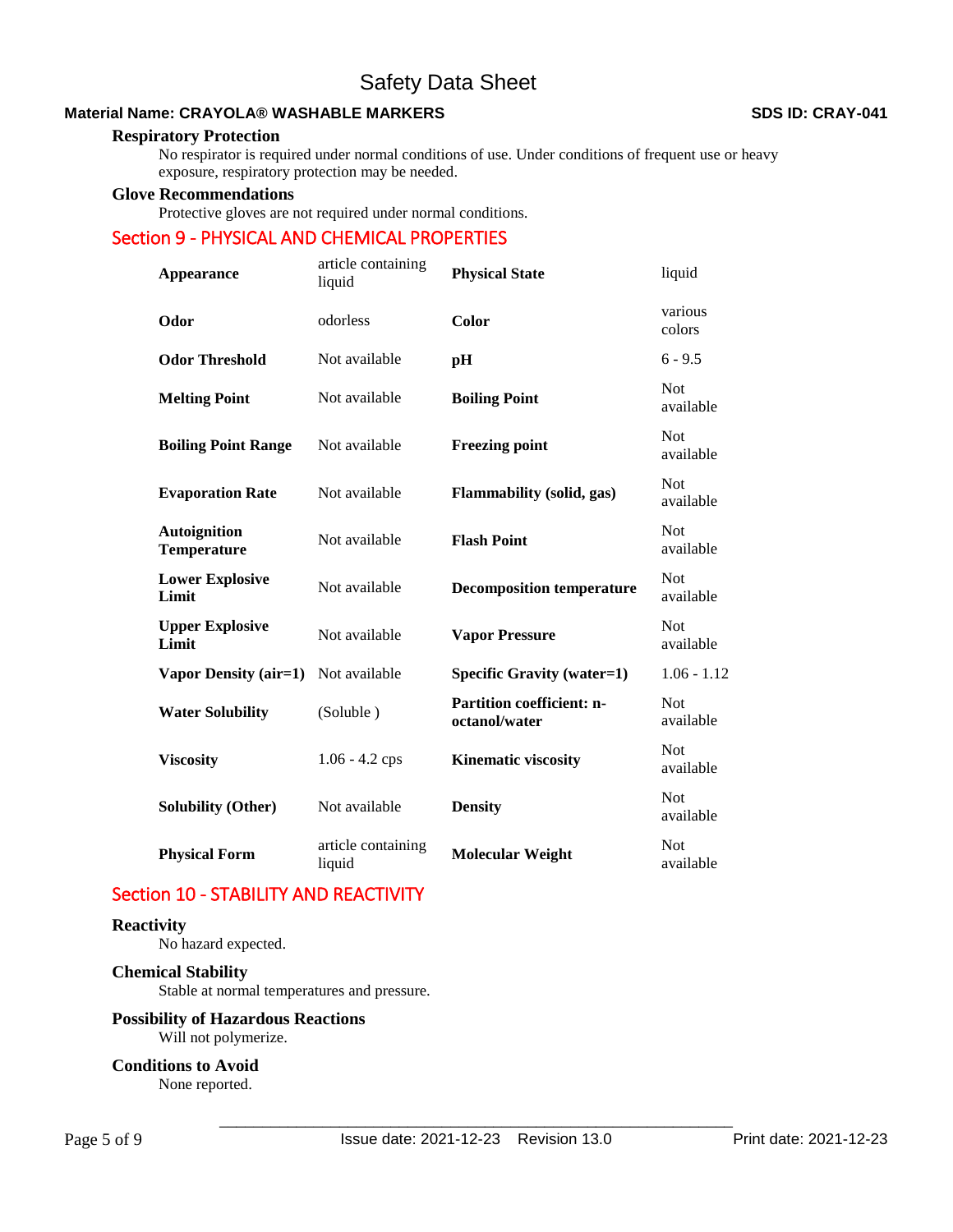### **Material Name: CRAYOLA® WASHABLE MARKERS SDS ID: CRAY-041**

### **Incompatible Materials**

oxidizing materials

### **Hazardous decomposition products**

Oxides of carbon

### **Thermal decomposition products**

Oxides of carbon

# Section 11 - TOXICOLOGICAL INFORMATION

### **Information on Likely Routes of Exposure**

### **Inhalation**

No information on significant adverse effects.

### **Skin Contact**

No information on significant adverse effects.

### **Eye Contact**

No information on significant adverse effects.

### **Ingestion**

No information on significant adverse effects.

### **Acute and Chronic Toxicity**

### **Component Analysis - LD50/LC50**

The components of this material have been reviewed in various sources and no selected endpoints have been identified.

### **Product Toxicity Data**

# **Acute Toxicity Estimate**

No data available.

### **Immediate Effects**

None

### **Delayed Effects**

None

### **Irritation/Corrosivity Data**

None

**Respiratory Sensitization**  No information available for the product.

### **Dermal Sensitization**

No information available for the product.

### **Component Carcinogenicity**

None of this product's components are listed by ACGIH, IARC, NTP, DFG or OSHA.

### **Germ Cell Mutagenicity**

No information available for the product.

### **Tumorigenic Data**

No data available

### **Reproductive Toxicity**

No information available for the product.

### **Specific Target Organ Toxicity - Single Exposure**

No target organs identified.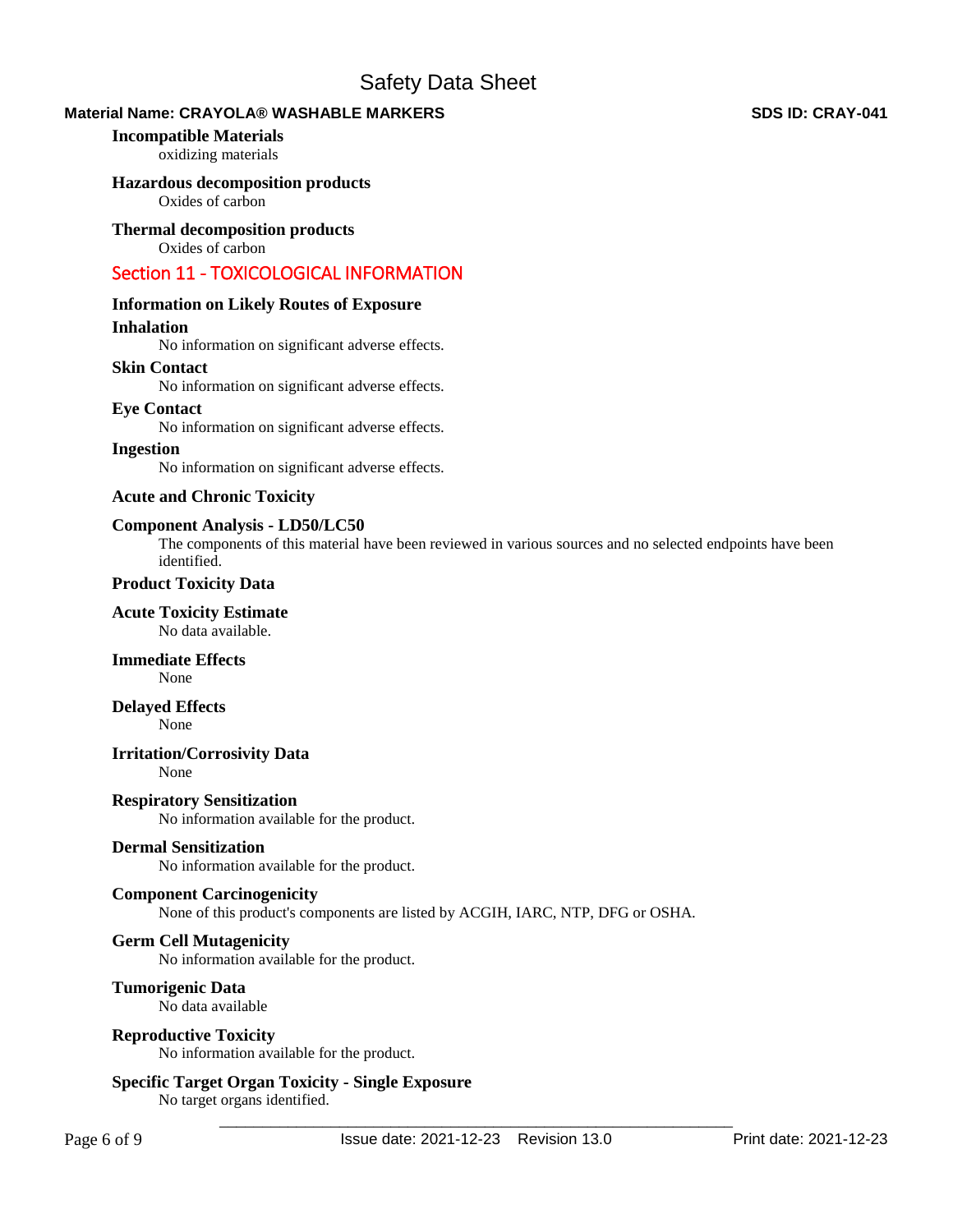### **Material Name: CRAYOLA® WASHABLE MARKERS SDS ID: CRAY-041**

### **Specific Target Organ Toxicity - Repeated Exposure**

No target organs identified.

### **Aspiration hazard**

no data available.

### **Medical Conditions Aggravated by Exposure**

No data available.

# Section 12 - ECOLOGICAL INFORMATION

### **Ecotoxicity**

No information available for the product.

### **Component Analysis - Aquatic Toxicity**

No LOLI ecotoxicity data are available for this product's components.

### **Persistence and Degradability**

No information available for the product.

### **Bioaccumulative Potential**

No information available for the product.

### **Mobility**

No information available for the product.

# Section 13 - DISPOSAL CONSIDERATIONS

### **Disposal Methods**

Dispose in accordance with all applicable federal, state/regional and local laws and regulations. Recycle if possible.

### **Component Waste Numbers**

The U.S. EPA has not published waste numbers for this product's components.

# Section 14 - TRANSPORT INFORMATION

**US DOT Information: UN/NA #:** Not regulated

**IATA Information: UN#:** Not regulated

**ICAO Information: UN#:** Not regulated

**IMDG Information:** 

**UN#:** Not regulated

### **International Bulk Chemical Code**

This material does not contain any chemicals required by the IBC Code to be identified as dangerous chemicals in bulk.

# Section 15 - REGULATORY INFORMATION

### **U.S. Federal Regulations**

None of this product's components are listed under SARA Sections 302/304 (40 CFR 355 Appendix A), SARA Section 313 (40 CFR 372.65), CERCLA (40 CFR 302.4), TSCA 12(b), or require an OSHA process safety plan.

### **SARA Section 311/312 (40 CFR 370 Subparts B and C) reporting categories**

No hazard categories applicable.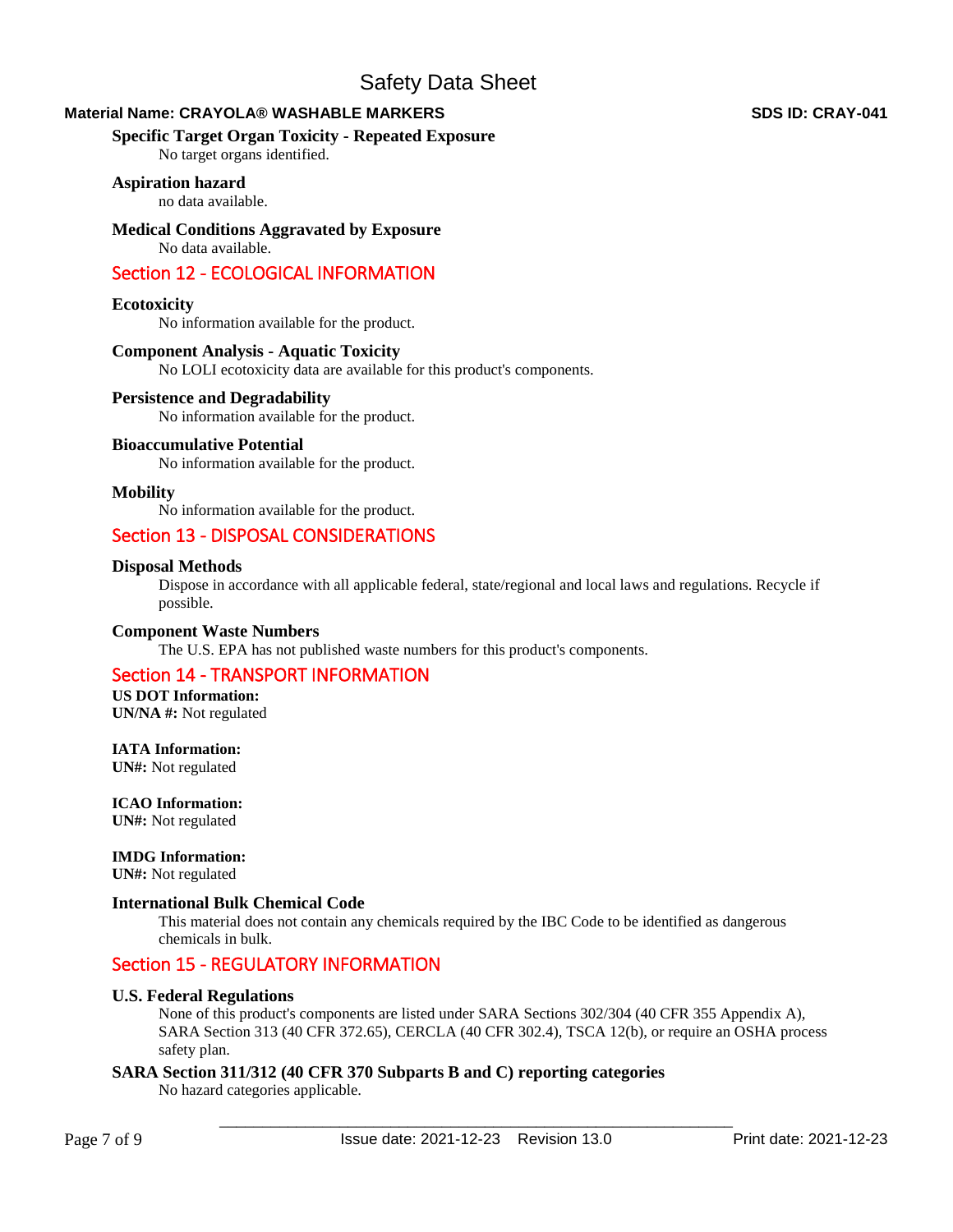### **Material Name: CRAYOLA® WASHABLE MARKERS SDS ID: CRAY-041**

### **U.S. State Regulations**

None of this product's components are listed on the state lists from CA, MA, MN, NJ or PA.

### **California Safe Drinking Water and Toxic Enforcement Act (Proposition 65)**

Not listed under California Proposition 65.

### **Component Analysis - Inventory**

### **U.S. Inventory (TSCA)**

All of the components of this product are listed on the TSCA Inventory.

### Section 16 - OTHER INFORMATION

### **NFPA Ratings**

Health: 1 Fire: 1 Instability: 0 Hazard Scale:  $0 =$  Minimal  $1 =$  Slight  $2 =$  Moderate  $3 =$  Serious  $4 =$  Severe

### **Summary of Changes**

12/8/2021 - Update to Section(s) 1.

### **Key / Legend**

ACGIH - American Conference of Governmental Industrial Hygienists; ADR - European Road Transport; AU - Australia; BOD - Biochemical Oxygen Demand; C - Celsius; CA - Canada; CA/MA/MN/NJ/PA - California/Massachusetts/Minnesota/New Jersey/Pennsylvania\*; CAS - Chemical Abstracts Service; CERCLA - Comprehensive Environmental Response, Compensation, and Liability Act; CFR - Code of Federal Regulations (US); CLP - Classification, Labelling, and Packaging; CN - China; CPR - Controlled Products Regulations; DFG - Deutsche Forschungsgemeinschaft; DOT - Department of Transportation; DSD - Dangerous Substance Directive; DSL - Domestic Substances List; EC – European Commission; EEC - European Economic Community; EIN - European Inventory of (Existing Commercial Chemical Substances); EINECS - European Inventory of Existing Commercial Chemical Substances; ENCS - Japan Existing and New Chemical Substance Inventory; EPA - Environmental Protection Agency; EU - European Union; F - Fahrenheit; F - Background (for Venezuela Biological Exposure Indices); IARC - International Agency for Research on Cancer; IATA - International Air Transport Association; ICAO - International Civil Aviation Organization; IDL - Ingredient Disclosure List; IDLH - Immediately Dangerous to Life and Health; IMDG - International Maritime Dangerous Goods; ISHL - Japan Industrial Safety and Health Law; IUCLID - International Uniform Chemical Information Database; JP - Japan; Kow - Octanol/water partition coefficient; KR KECI Annex 1 - Korea Existing Chemicals Inventory (KECI) / Korea Existing Chemicals List (KECL); KR KECI Annex 2 - Korea Existing Chemicals Inventory (KECI) / Korea Existing Chemicals List (KECL) , KR - Korea; LD50/LC50 - Lethal Dose/ Lethal Concentration; KR REACH CCA - Korea Registration and Evaluation of Chemical Substances Chemical Control Act; LEL - Lower Explosive Limit; LLV - Level Limit Value; LOLI - List Of LIsts™ - ChemADVISOR's Regulatory Database; MAK - Maximum Concentration Value in the Workplace; MEL - Maximum Exposure Limits; MX – Mexico; Ne-Non-specific; NFPA - National Fire Protection Agency; NIOSH - National Institute for Occupational Safety and Health; NJTSR - New Jersey Trade Secret Registry; Nq - Non-quantitative; NSL – Non-Domestic Substance List (Canada); NTP - National Toxicology Program; NZ - New Zealand; OSHA - Occupational Safety and Health Administration; PEL- Permissible Exposure Limit; PH - Philippines; RCRA - Resource Conservation and Recovery Act; REACH- Registration, Evaluation, Authorisation, and restriction of Chemicals; RID - European Rail Transport; SARA - Superfund Amendments and Reauthorization Act; Sc - Semi-quantitative; STEL - Short-term Exposure Limit; TCCA – Korea Toxic Chemicals Control Act; TDG - Transportation of Dangerous Goods; TH-TECI - Thailand - FDA Existing Chemicals Inventory (TECI); TLV - Threshold Limit Value; TSCA - Toxic Substances Control Act; TW – Taiwan; TWA - Time Weighted Average; UEL - Upper Explosive Limit; UN/NA - United Nations /North American; US - United States; VLE - Exposure Limit Value (Mexico); VN (Draft) - Vietnam (Draft); WHMIS - Workplace Hazardous Materials Information System (Canada).

### **Other Information**

### **Disclaimer:**